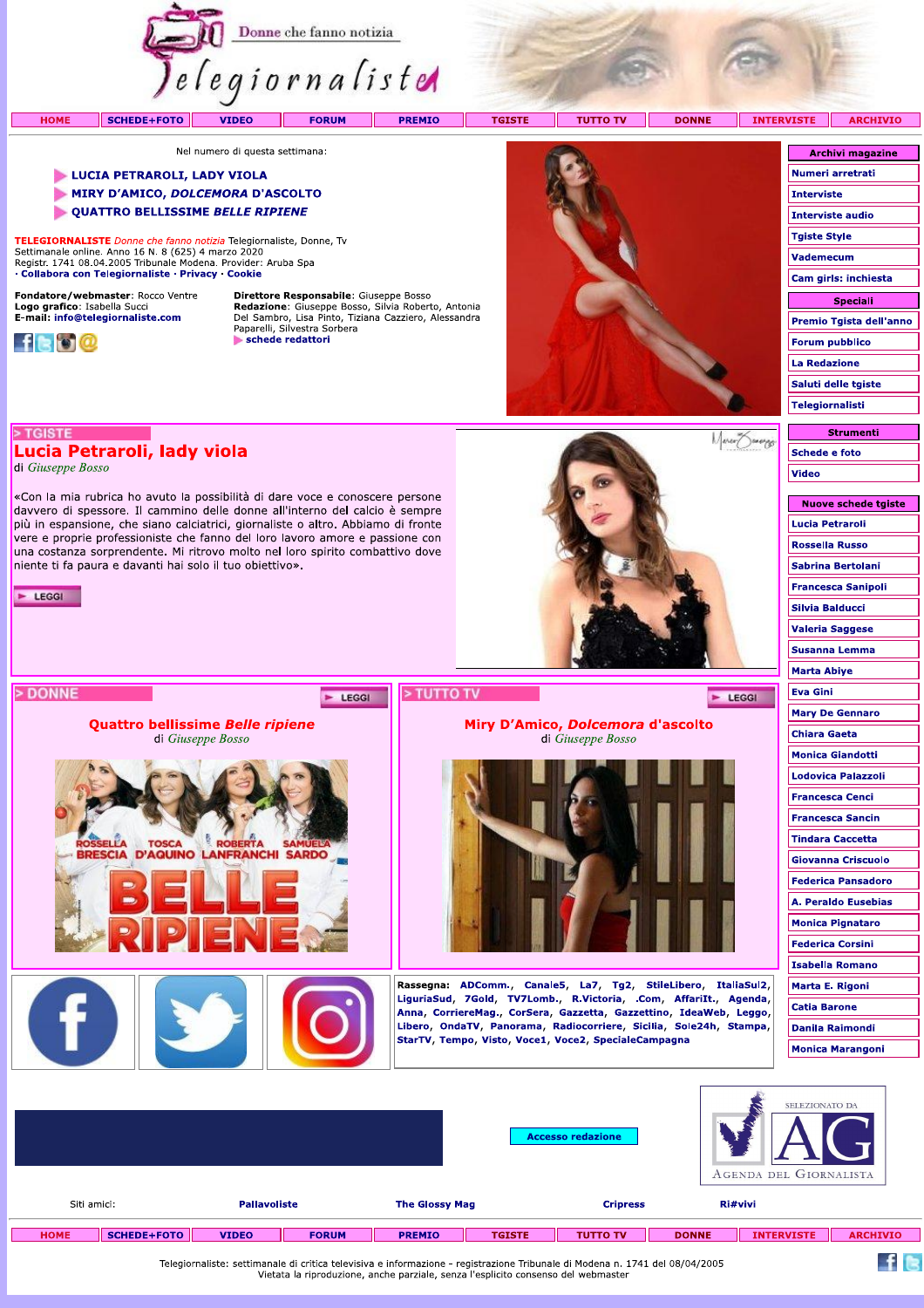

# Tgiste Approfondimenti e notizie sul mondo delle telegiornaliste

Lucia Petraroli, lady viola di Giuseppe Bosso

Questa settimana intervistiamo la giornalista toscana Lucia Petraroli.

A distanza di quasi un anno che idea si è fatta di Rocco Commisso? «Un uomo che con il suo entusiasmo è riuscito dopo tanto tempo a riportare a Firenze la passione sopita. Rocco Commisso si è fatto coinvolgere totalmente dal progetto viola tanto che è già al suo settimo viaggio in Italia da giugno scorso quando comprò il club viola dalla Famiglia Della Valle, di cui l'ultimo viaggio di quasi un mese. In breve tempo ha fatto un mercato invernale di 70 milioni, porta avanti la questione stadio nuovo, cerca di portare una sede della lega seria a in America è cerca di farsi sentire in Italia in questioni importanti quali le questioni arbitrali. Ricordiamo che il magnate Italo americano ha un grande business in Usa con la sua Mediacom, quinta azienda fornitrice di Tv via cavo con 5 miliardi di patrimonio. Mediacom gli ha permesso dopo sessant'anni di dedicarsi oggi alla sua più grande passione il calcio, con i suoi New York Cosmos e Fiorentina».

#### Da anni si parla di un nuovo stadio a Firenze: ritiene sia un progetto attuabile per la città?

«La questione è molto intricata e difficile. Commisso si è dovuto scontrare con una realtà molto diversa da quella americana dove le leggi e la burocrazia sono molto diverse. Spero Commisso nel suo percorso a Firenze non si stanchi e disamori da questa attesa. Sul piatto il restyling dello Stadio Franchi bloccato dalla Sovrintendenza ai beni culturali essendo l'impianto monumento storico. L'area Mercafir proposta dal Comune ha in scadenza il bando ad aprile dove non è dato sapere ad oggi se Commisso parteciperà o no visti i costi e i tempi lunghi di attuazione, l'altra proposta Campi Bisenzio oggi può essere la più fattibile con terreni di privati ma fuori città. Il motto del patron viola è Fast Fast Fast. Fare veloce, gestione del progetto e prezzi contenuti».

#### Gioie e dolori di una giornalista sportiva a Firenze.

«Grata di avere la possibilità di svolgere il mio lavoro con persone che hanno creduto fin dagli inizi in me. Firenze è una meravigliosa città che può darti fino ad un certo punto a livello lavorativo poi si deve avere il coraggio la voglia la dedizione la passione smisurata di mettersi in gioco dove si fa sul serio».

#### Negli ultimi anni ha avuto modo di intervistare, per la rubrica Lady Viola, compagne di calciatori della Fiorentina e anche calciatrici: come definirebbe il lato rosa del pallone di questo tempo, in cui il calcio femminile sta acquisendo maggiore attenzione?

«Con la mia rubrica ho avuto la possibilità di dare voce e conoscere persone davvero di spessore. Il cammino delle donne all'interno del calcio è sempre più in espansione, che siano calciatrici, giornaliste o altro. Abbiamo di fronte vere e proprie professioniste che fanno del loro lavoro amore e passione con una costanza sorprendente. Mi ritrovo molto nel loro spirito combattivo dove niente ti fa paura e davanti hai solo il tuo obiettivo».

#### Le sta stretta la Toscana o è il suo posto al sole?

«Questo lavoro è mosso dall'ambizione, la ricerca di fare sempre meglio, studiare, migliorarsi. Se non hai questo dentro allora questo mestiere non fa per te. È un lavoro che scegli, difficile, spesso avresti voglia di mollare tutto per l'ennesimo ostacolo che ti trovi davanti, soprattutto essendo donna, ma il famoso fuoco dentro, i famosi occhi della tigre poi ti riportano sulla strada scelta. Si chiama passione».

#### Fa parte di una generazione di giovani giornaliste sportive che man mano si stanno affermando in un ambiente, tuttavia, ancora molto maschile che ancora sembra non accettare la vostra presenza, spesso con uscite di cattivo gusto come tempo fa Mihajlovic con Mikaela Calcagno: le è mai capitato personalmente una situazione così?

«Ammiro molto Mikaela e la sua professionalità, una grande giornalista dalla quale si può solo imparare. Lascio agli altri i commenti su determinate situazioni, io personalmente ho risposto con ancora più costanza, studio e professionalità di quanto ne avevo prima se ce ne fosse stato bisogno. Certe critiche non mi smuovono dal mio obbiettivo anzi lo rinforza».

#### Cosa farà Lucia da grande?

Cosa rara Cucra da grande:<br>«Sicuramente la giornalista. Con la stessa umiltà, la voglia di conoscenza, la voglia di migliorarsi di sempre».

versione stampabile | interviste alle telegiornaliste

| <b>HOME</b> | SCHEDE+FOTO                                                                                                                                                                                                       | <b>VIDEO</b> | <b>FORUM</b> | <b>PREMIO</b> | <b>TGISTE</b> | <b>TUTTO TV</b> | <b>DONNE</b> | <b>INTERVISTE</b> | <b>ARCHIVIO</b> |
|-------------|-------------------------------------------------------------------------------------------------------------------------------------------------------------------------------------------------------------------|--------------|--------------|---------------|---------------|-----------------|--------------|-------------------|-----------------|
|             | Telegiornaliste: settimanale di critica televisiva e informazione - registrazione Tribunale di Modena n. 1741 del 08/04/2005<br>Vietata la riproduzione, anche parziale, senza l'esplicito consenso del webmaster |              |              |               |               |                 |              |                   |                 |

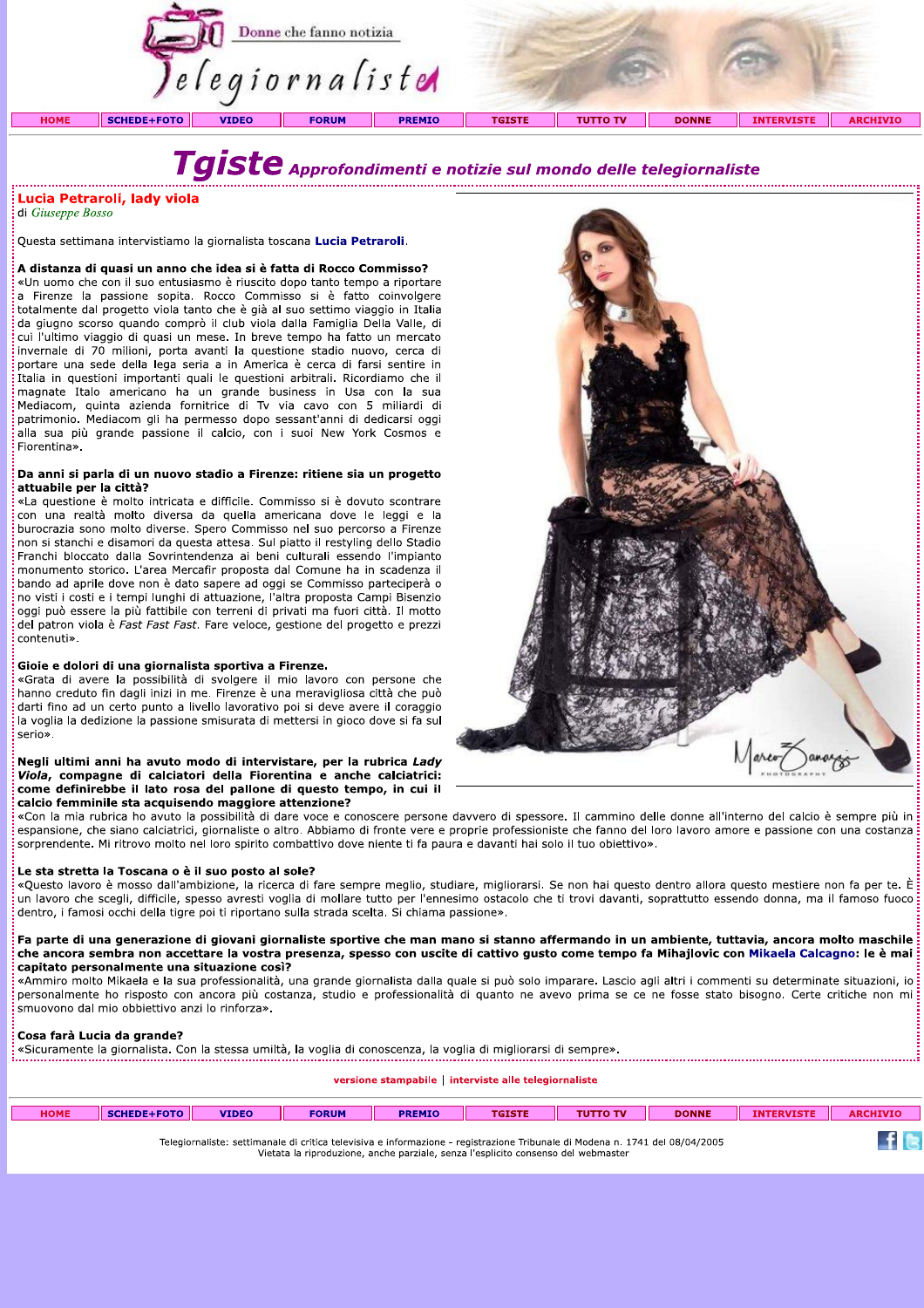



### Miry D'Amico, *Dolcemora* d'ascolto

di Giuseppe Bosso

Intervistiamo Miry D'Amico, in alte Dolcemora, popolare volto televisivo partenopeo che, insieme a Magda Mancuso, è da poco conduttrice di un nuovo format in onda su TLA canale 93, Punto d'ascolto.

#### Com'è nato il programma Punto d'ascolto?

«Da un idea mia e di Magda abbiamo pensato di unirci e formare un format che potesse colpire il pubblico alla fine stavamo decidendo il nome e lei mi fa che ne pensi di Punto d'ascolto?, ed io me ne sono innamorata e abbiamo coronato una delle prime tappe professionali che spero di vivere con lei. Una persona di una professionalità pazzesca».

#### Con Magda Mancuso più complici o in competizione?

«Complici assolutamente. La competizione non fa parte di me. Adoro lei e il suo modo di essere. Poter vivere esperienze lavorative con lei può significare solo crescita professionale».

#### Ti sta stretta la dimensione locale o hai trovato il suo posto al sole?

«Io ho avuto la possibilità di solcare palchi e tv anche nazionali con grandi professionisti, la dimensione locale mi interessa sempre perché è parte di me. Amo tornare dove tutto è cominciato. Infatti TLA è la prima tv campana con cui ho partecipato».

#### Perché Dolcemora come nome d'arte?

«Dolcemora è nata all'età di 18 anni tutti mi dicevano sei una bella ragazza proprio una Dolcemora e si era proprio il termine con cui mi definivano. Così .<br>è diventato il mio nome d'arte».

#### Hai mai avuto a che fare con proposte indecenti o compromessi?

«Proposte indecenti tantissime. Ma chi mi conosce sa bene che risposta avevano coloro che ci provavano. Non sono dolce di sale. Compromessi anche. Tipo, se vuoi fare questo programma devi per forza vestirti così. Oppure, imposizioni di artisti non consoni al mio programma i quali hanno dovuto partecipare nonostante non avessero il mio benestare».

#### I tuoi prossimi impegni, trasmissione a parte?

«Impegni tantissimi, ritornerò sul grande schermo in estate. Non svelo ancora cosa farò ma lo scoprirete. Per ora continuo con le tv locali, presentazioni e ospitate nelle mie zone».

#### Ti senti realizzata?

«Mi sento realizzata perché a 30 anni ho tre figli meravigliosi. Il mio primo amore ha 13 anni si chiama Giuseppe Emanuele, il secondo ha 4 anni e si chiama Giovanni Pio e I ultima 6 mesi e si chiama Giuliana Desiré. Poi ho un compagno, Gino Cocciardo, che adoro e mi seque in tutto, si può dire sia la mia spalla forte. Lui svolge il lavoro di cameraman Rai e aiuto regista. Un uomo di una cultura e una preparazione che a volte mi stupisce. Posso dire che a Dolcemora non manca nulla. Ho una splendida famiglia dei figli che mi rendono ogni giorno sempre più felice ed un futuro marito che amo e che mi ama alla follia. Saluto la redazione di telegiornaliste e vi ringrazio, siete stupendi». 

| versione stampabile   interviste a personaggi   interviste a telegiornalisti |                    |              |              |               |               |                 |              |                   |                 |  |  |
|------------------------------------------------------------------------------|--------------------|--------------|--------------|---------------|---------------|-----------------|--------------|-------------------|-----------------|--|--|
| <b>HOME</b>                                                                  | <b>SCHEDE+FOTO</b> | <b>VIDEO</b> | <b>FORUM</b> | <b>PREMIO</b> | <b>TGISTE</b> | <b>TUTTO TV</b> | <b>DONNE</b> | <b>INTERVISTE</b> | <b>ARCHIVIO</b> |  |  |
|                                                                              |                    |              |              |               |               |                 |              |                   |                 |  |  |

Telegiornaliste: settimanale di critica televisiva e informazione - registrazione Tribunale di Modena n. 1741 del 08/04/2005 Vietata la riproduzione, anche parziale, senza l'esplicito consenso del webmaste



 $f$  is